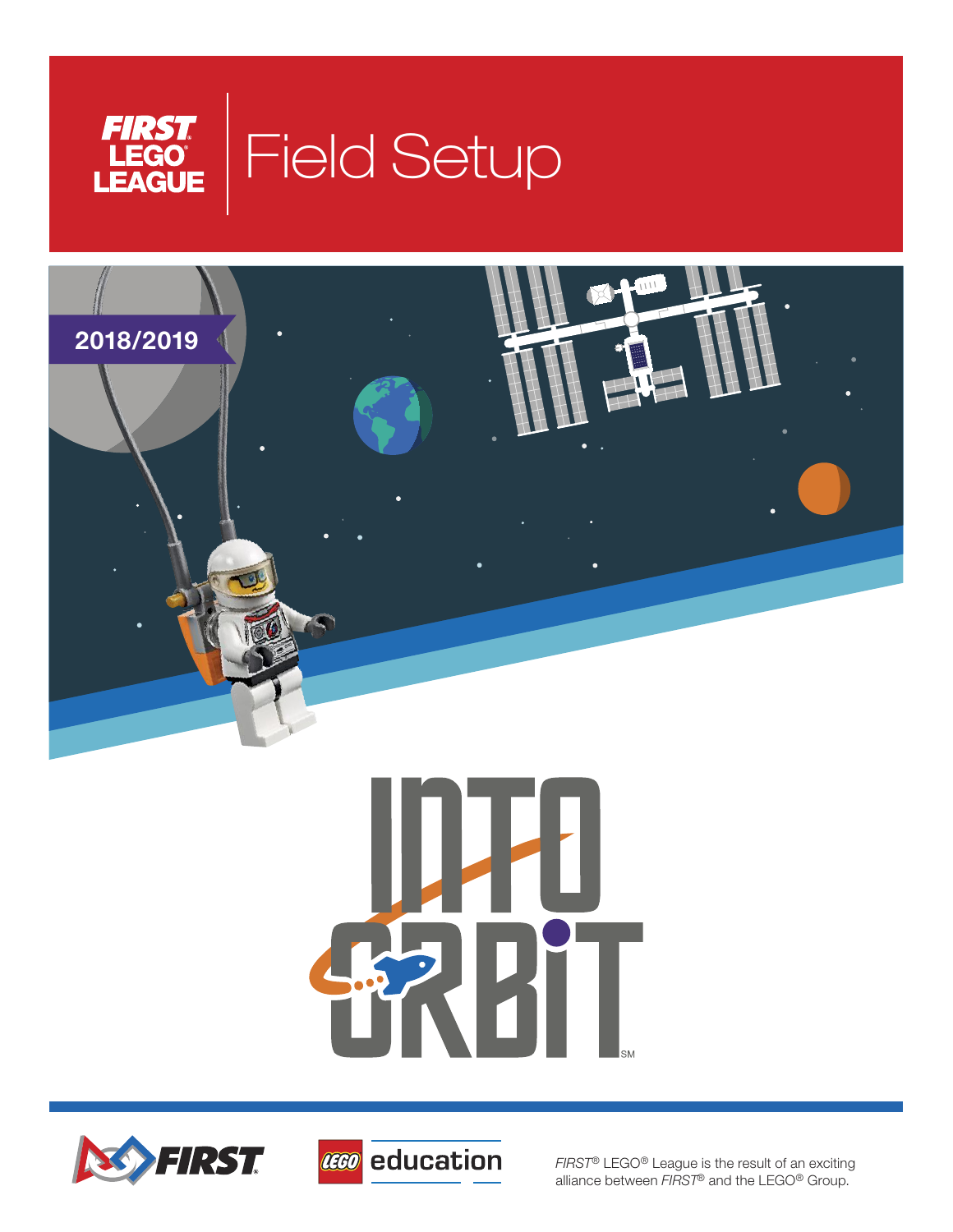

# The Field is where the Robot Game takes place.

- $\odot$  It consists of a Field Mat, on a Table with Border Walls, with Mission Models arranged on top.
- **The Field Mat and the LEGO® elements for building the Mission Models are part of your Challenge Set.**
- $\bullet$  The instructions for building the Mission Models are here: <https://www.firstinspires.org/resource-library/fll/into-orbit-challenge-updates-and-resources>
- $\bullet$  The instructions for how to build the Table and how to place everything on it are below...

# Table Construction

The Robot Game takes place on a Table with specific features, so you'll need to build one to practice on if you don't already have access to one. With weight, height, simplicity and cost in mind, a simple design is offered here, but as long as your surface is smooth, and your Border Walls are sized and located properly, how you build the understructure is up to you. The construction is simple, but does require some wood-working skill.

At a tournament, two Tables are placed back to back, but you only operate on one Table, so you only need to build one Table to practice on.

#### Dummy Wall

Most Robot Games feature at least one Mission Model resting partly on your Table, and partly on the other team's Table. You don't need to build a second table to support the far side of such Models, but you do at least need to build the necessary part of the other team's Table, so the shared Mission Model(s) can be positioned correctly.

Here are the instructions to build one Practice Table, including a Dummy Wall:



### **Materials**

| <b>MATERIAL</b>                                                                                | <b>QUANTITY</b>            |
|------------------------------------------------------------------------------------------------|----------------------------|
| Challenge Set (Mission Model LEGO elements, Field Mat, Dual Lock™)                             |                            |
| Sanded plywood (or other very smooth board) 96" X 48" X at least 3/8" (2438mm X 1219mm X 10mm) |                            |
| Two-by-three, 8' (2438mm) [actual cross-section = $1\text{-}1/2$ " X 2- $1/2$ " (38mm X 64mm)] |                            |
| Flat black paint                                                                               | pt. $(\frac{1}{2}L)$       |
| Coarse drywall screws, 2-1/2" (64mm)                                                           | $\frac{1}{2}$ lb. (1/4 kg) |
| Saw horses, about 24" (610mm) high and 36" (914mm) wide                                        |                            |

\*NOTE: Tables with "two-by-four" walls are legal and common, but we're slowly phasing them out at tournaments. You may make your Practice Tables with two-by-four walls, but you must be prepared to play on Tables whose walls could range in height anywhere between 2-½" (64mm) and 3-15⁄16" (100mm), as shown in the diagram below.

### **Parts**

| <b>PART</b>                | <b>MAKE FROM</b> | <b>DIMENSIONS</b>                                 | <b>PAINT</b> | <b>QUANTITY</b> |
|----------------------------|------------------|---------------------------------------------------|--------------|-----------------|
| Table surface (A)          | plywood          | 96" (2438mm) X 48" (1219mm)                       | no           |                 |
| Long Border Wall (B)       | two-by-three     | 96" (2438mm)                                      | yes          |                 |
| Short Border Wall (C)      | two-by-three     | 45" (1143mm)                                      | yes          |                 |
| Stiffener <sup>*</sup> (D) | two-by-three     | 48" (1219mm)                                      | no           |                 |
| Saw horse                  | purchase         | $H \approx 24$ " (610mm) W $\approx 36$ " (914mm) | no           |                 |

\*If you are using a table surface thicker than ½" (13mm) check for warpage/distortion – you may not need stiffeners.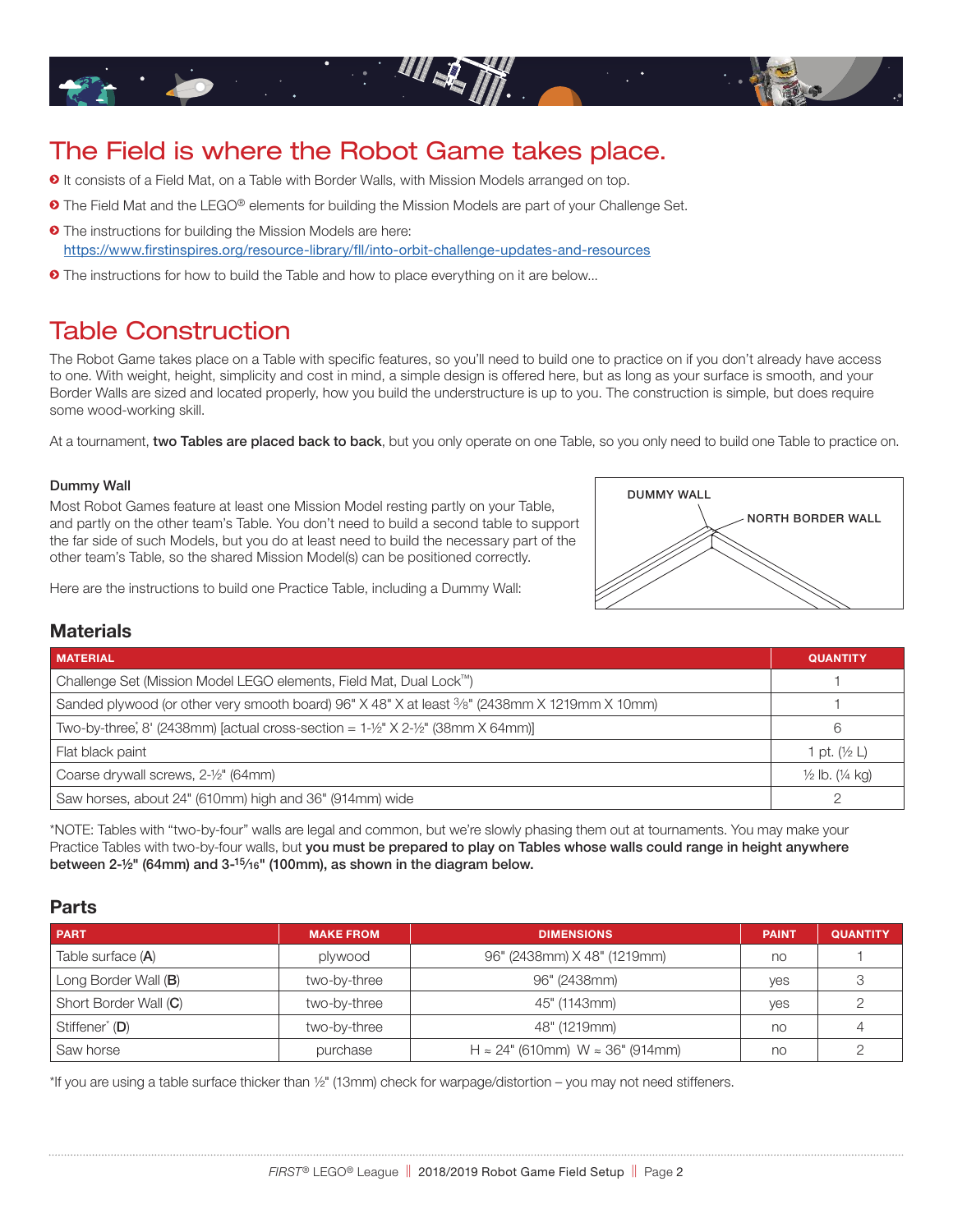

## **Assembly**

STEP 1 – See which face of the plywood (A) is least smooth, and consider that the bottom face. On the bottom face, clamp, then screw on the stiffeners (D) about every 18" (457mm). Be sure screw heads and splinters don't protrude.

STEP 2 – On the top face of the plywood, locate, clamp, and screw on the Border Walls (B, C) around the top perimeter.

- $\bullet$  The inside wall-to-wall dimensions must measure  $W = 93 \pm \frac{1}{8}$ " by  $L = 45 \pm \frac{1}{8}$ " (2362 $\pm$ 3mm by 1143 $\pm$ 3mm).
- $\bullet$  The height of **B** and **C** must measure between  $H = 2\frac{1}{2}$ " (64mm) and 3-<sup>15</sup>/16" (100mm).
- ĥ All Border Walls must be the same height as each other on all Tables at a tournament. Border heights at a tournament may be different than those on your practice Table.

STEP 3 – Place this table top on short saw horses (or milk crates, or anything else short and solid).

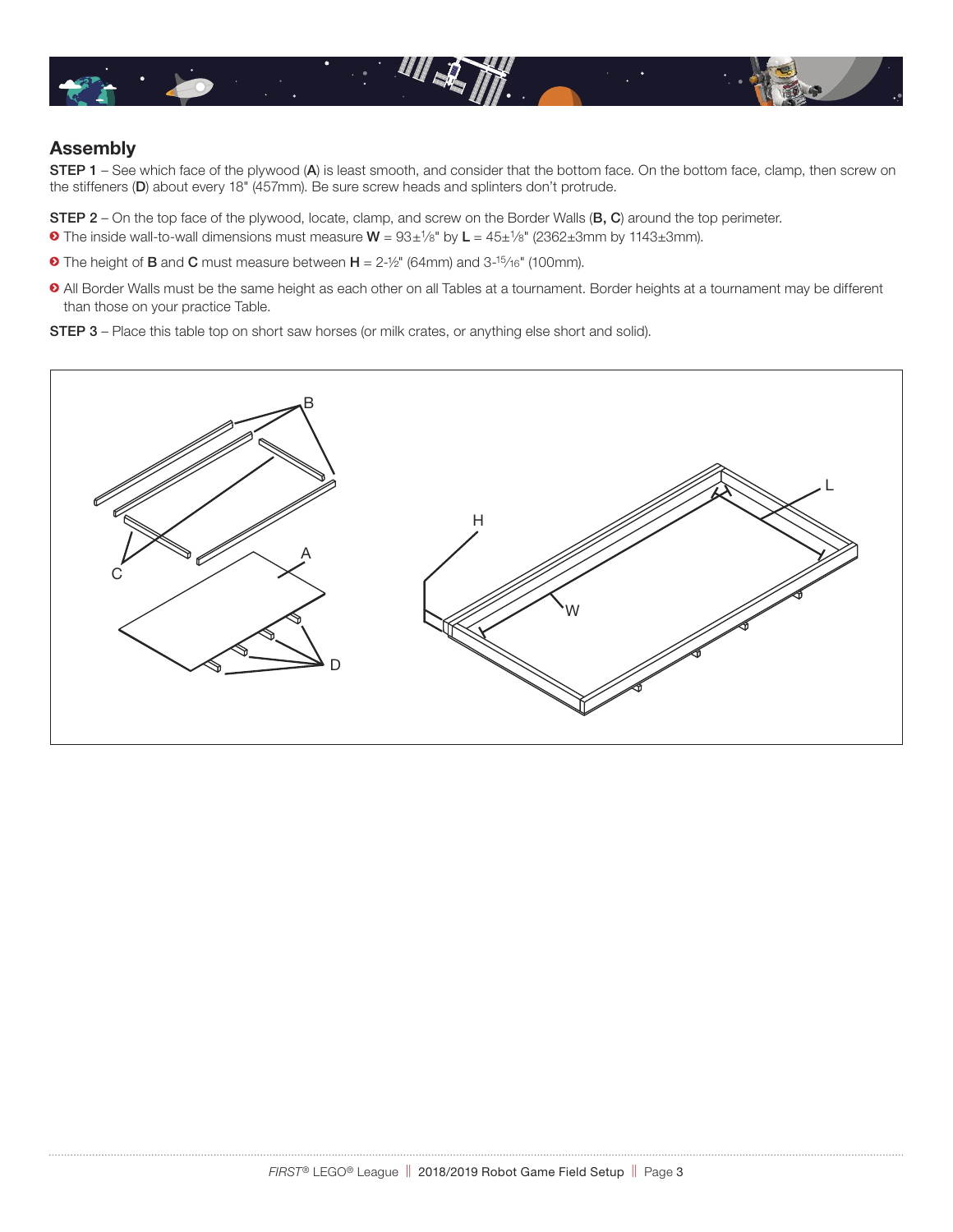

# Field Mat Placement

STEP 1 - Vacuum the table top. Even the tiniest particle under the Mat can give the Robot trouble. After vacuuming, carefully run your hand over the surface and sand or file down any protruding imperfections. Then vacuum again.

STEP 2 – On the vacuumed surface (never unroll the Mat in an area where it could pick up particles), unroll the Mat so the image is up and its north edge is near the north/double Border Wall (note the location of the double wall in each Table sketch below). Be very careful not to let the Mat kink from bending in two directions at once.

STEP 3 – The Mat is smaller than the playing surface by design. Slide and align it so that there is no gap between the south edge of the Mat and the south Border Wall, then center the Mat east-west, with equal gaps at left and right.

STEP 4 – With help from others, pull the Mat at opposite ends and massage out any waviness away from the center and re-check the requirement of Step 3. It is expected that some waviness will persist, but that should relax over time. Some teams use a hair dryer to speed the relaxation of the waviness.

STEP 5 – OPTIONAL – To hold the Mat in place, you may use a thin strip of black tape at the east and west ends. Where the tape sticks to the Mat, it may cover the Mat's black border only. Where the tape sticks to the Table, it may stick to the horizontal surface only, and not the Border Walls.

STEP 6 - For a competition setup, Dummy Walls are not needed. Secure two Tables north-to-north. The total span of Border between two Tables must measure between 3" (76mm) and 3-15⁄16" (100mm).



# Mission Model Construction

### **Build the Mission Models**

Use the LEGO elements from your Challenge Set, and instructions from here, [https://www.firstinspires.org/resource-library/fll/into-orbit](https://www.firstinspires.org/resource-library/fll/into-orbit-challenge-updates-and-resources)[challenge-updates-and-resources](https://www.firstinspires.org/resource-library/fll/into-orbit-challenge-updates-and-resources). It will take one person at least six hours to do this, so it's best done in a team construction party. For any team members with little or no experience building with LEGO elements, Mission Model construction is a great way to learn. This step is also a nice time for new team members to get to know each other.

# **Quality**

The Models must be built PERFECTLY. "Almost perfect" is not good enough. Many teams make several building errors and practice all season with incorrect Models – when these teams later compete on Fields with correct Models, the Robot fails. The team incorrectly blames the Technicians, the Robot, the tournament organizers, or bad luck for the failure. Best practice is to please have several people check for correctness.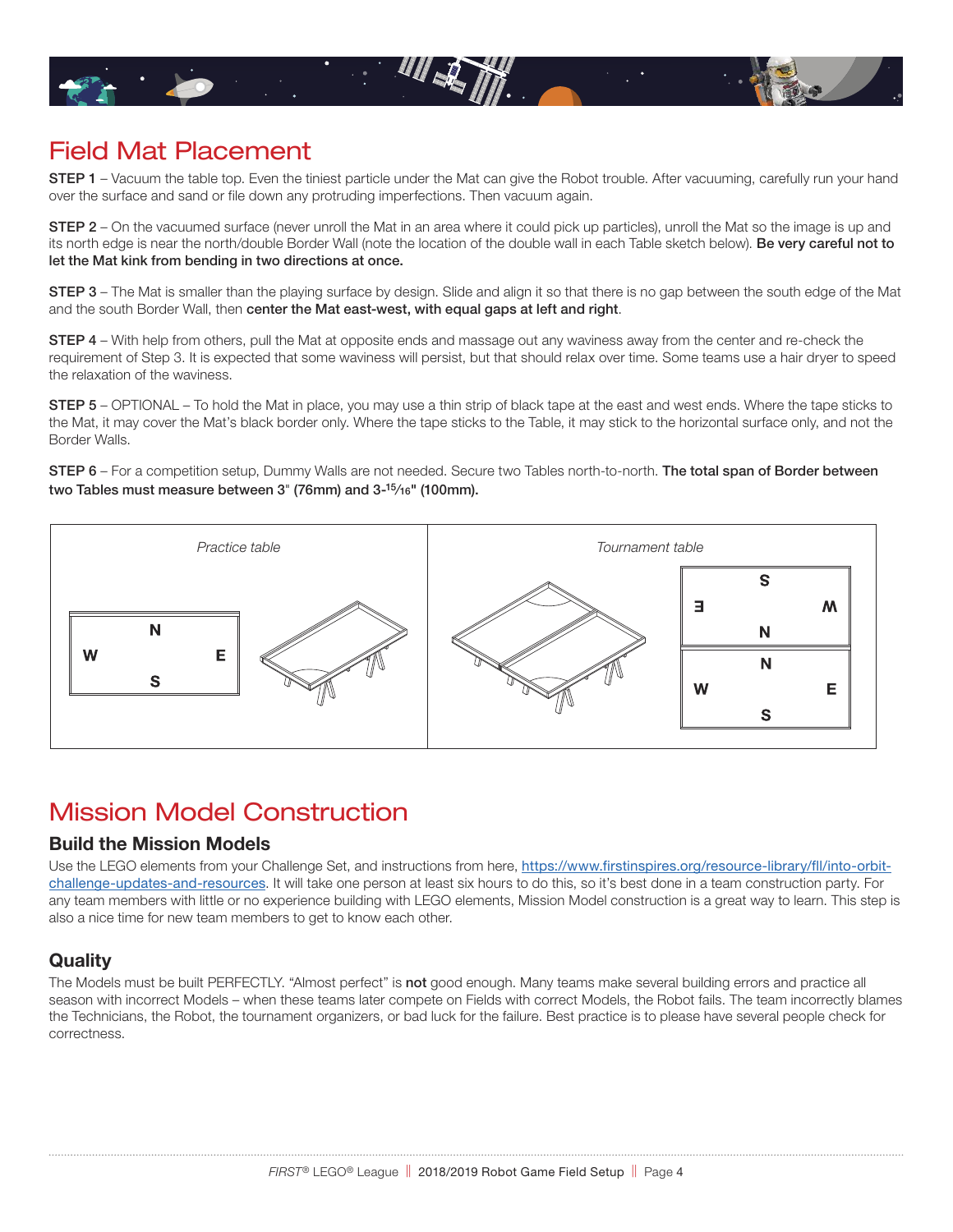

# Mission Model Placement and Setup

### **Dual Lock**

Some Models are "secured" to the Mat, while others are simply "placed" on the Mat. Each place on the Mat where a Model needs to be secured has a box with an "X" in it. The connection is made using the re-usable fastening material from 3M called "Dual Lock," which comes with the LEGO elements in your Challenge Set. Dual Lock is designed to "lock" to itself when two faces of it are pressed together, but you can unlock it too. The application process for the Dual Lock is only needed once. Afterward, the Models can simply be locked onto the Mat or unlocked. To apply Dual Lock, proceed one Model at a time.

STEP 1 - Stick one square, adhesive side down, on each box you see on the Mat with a For half-sized boxes, cut the squares in half.

STEP 2 – Press a second square on top of each of those, "locking" them on, adhesive side up.

**STEP 3** – Align the Model exactly over its marks, and lower/press it onto the squares.





*Step 1 Step 2 Step 3* 

#### CAUTION – Pay Attention:

- $\bullet$  Some Models which seem symmetrical in fact have a directional feature somewhere.
- $\bullet$  Be sure to place each square precisely on its box, and each Model precisely over its marks.
- $\bullet$  When pressing a Model down, press down on its lowest solid part instead of crushing the whole Model. Pull on that same structure if later you need to separate the Model from the Mat.



Space Travel Ramp + Your Team's Solar Panel - These Models are built as one piece and secured to the Mat on their marks. Move your team's Solar Panel into the middle-click position, not Angled.



*Space Travel Ramp and your team's Solar Panel Your team's Solar Panel Your team's Solar Panel ready*





Space Travel Payloads – Place the Supply and Crew Payloads anywhere in Base, and place the Vehicle Payload on the orange section of the Space Travel Ramp, facing east, and leaning west.



*Supply Payload Crew Payload Vehicle Payload* 







 **T IP** *Instead of using your finger, use a bit of the wax paper the squares came on.*

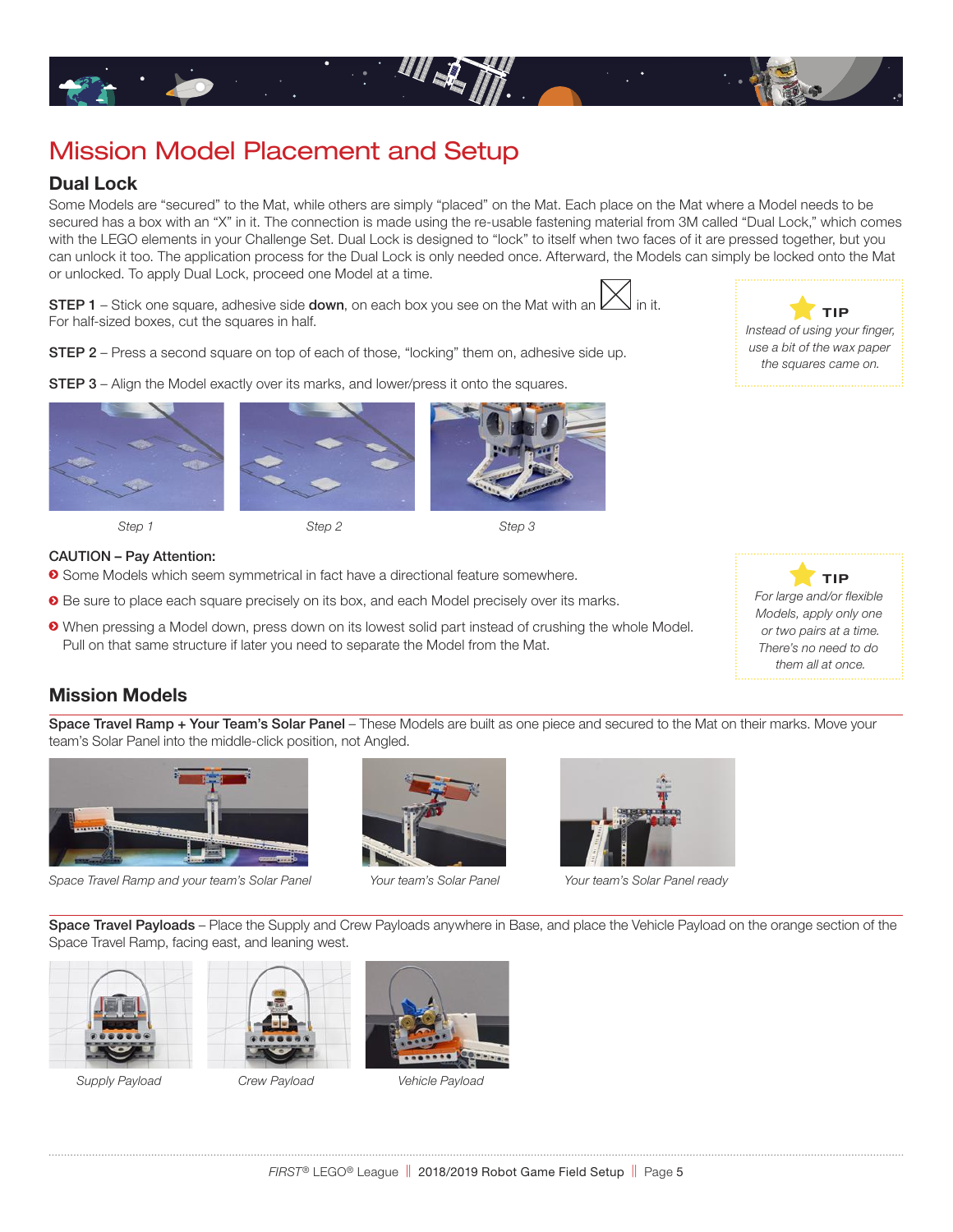

Satellites – Place Satellites V and C anywhere in Base, and place Satellite X loose on its marks as shown.





*Satellite V Satellite C Satellite X*



Meteoroid + Meteoroid Ring + Meteoroid Catcher – Place the Meteoroid Ring on its marks and place one of the two Meteoroids on the Ring. Place the other Meteoroid anywhere in Base. Secure the Meteoroid Catcher to the Mat on its marks.







*Meteoroid Ring Meteoroid Meteoroid Catcher*

Habitation Hub + Habitation Modules + Astronaut - Secure the Habitation Hub to the Mat on its marks, with the white beam extension at the north side. Insert the Astronaut as shown, with his visor down, his feet down, his forearms level, and his loop vertical compared to the Mat. Insert the Dock Module all the way into the port at the south side, with its studs facing up. Insert the Cone Module all the way into the port at the east side. Place the Tube Module anywhere in Base.













Core Site + Core Samples – Secure the Core Site to the Mat on its marks, with its axle pointing east. Load Core Samples onto the axle with their studs facing east, in the order shown: Regolith, Gas, Water, and Regolith last.





*Core Site Regolith Core Samples Gas Core Sample Water Core Sample Core Site Ready*





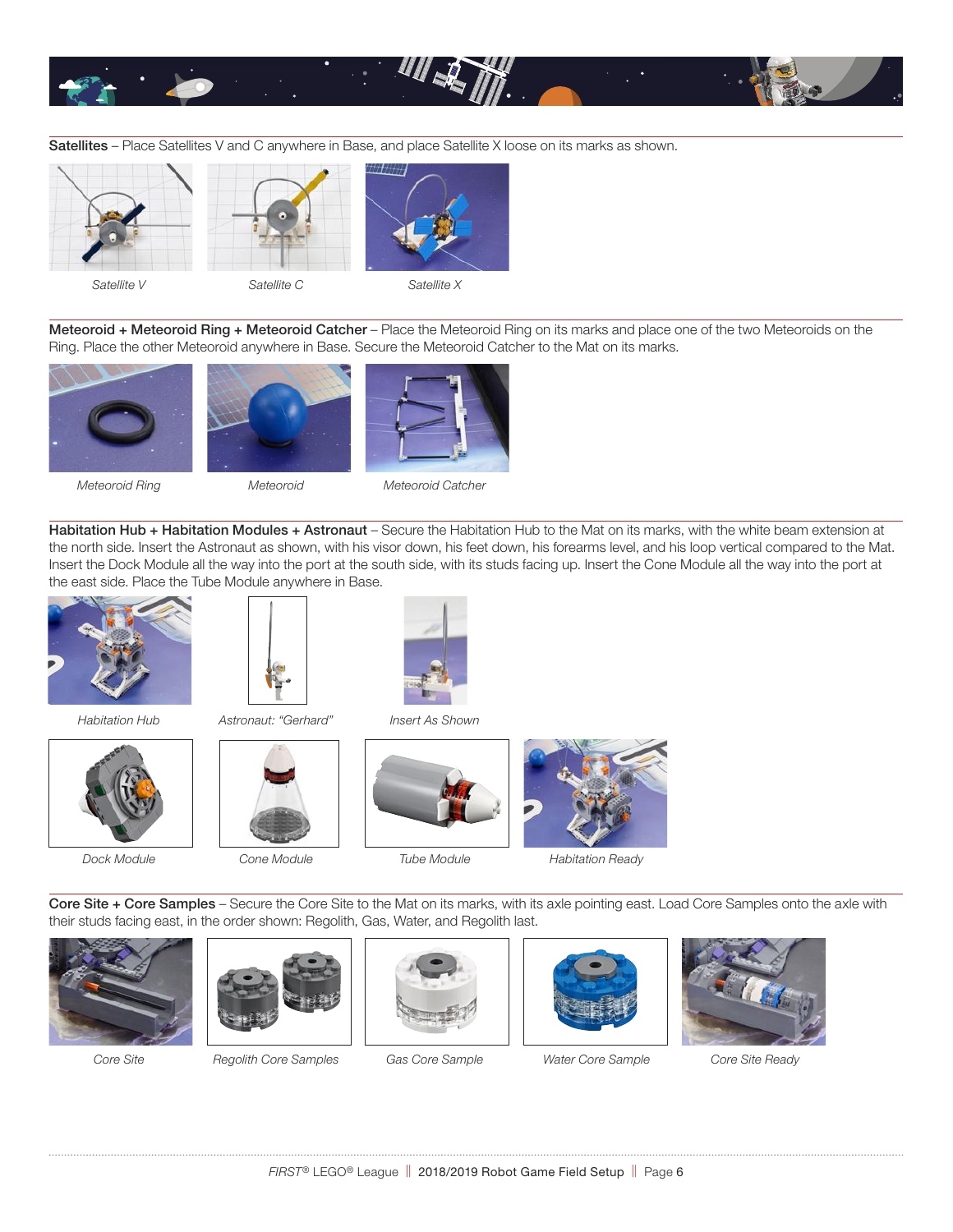

3D Printer + 2X4 Brick – Secure the 3D Printer to the Mat on its marks as shown. Then load the 2x4 Brick onto its tray at the east side, pushing it all the way in.







*3D Printer 2X4 Brick 3D Printer Ready*

Penalty Discs – Place the six Penalty Discs anywhere in the white triangle at the southeast of the Mat, for the Referee (Ref) to take.



*Penalty Discs*

Observatory - Secure the Observatory to the Mat on its marks, and rotate it so the bottom of its pointer is centered over the black dot as shown.





*Observatory Observatory Ready* 

Launch Platform + Spacecraft – Secure the Launch Platform to the Mat on its marks, with its spacecraft fallen/down.



*Launch Platform Ready*

Craters – Secure the Craters Model to the Mat on its marks and raise the Gate as high as it will go.





*Craters Gate Craters Ready*



. . . . . . . . . . . . .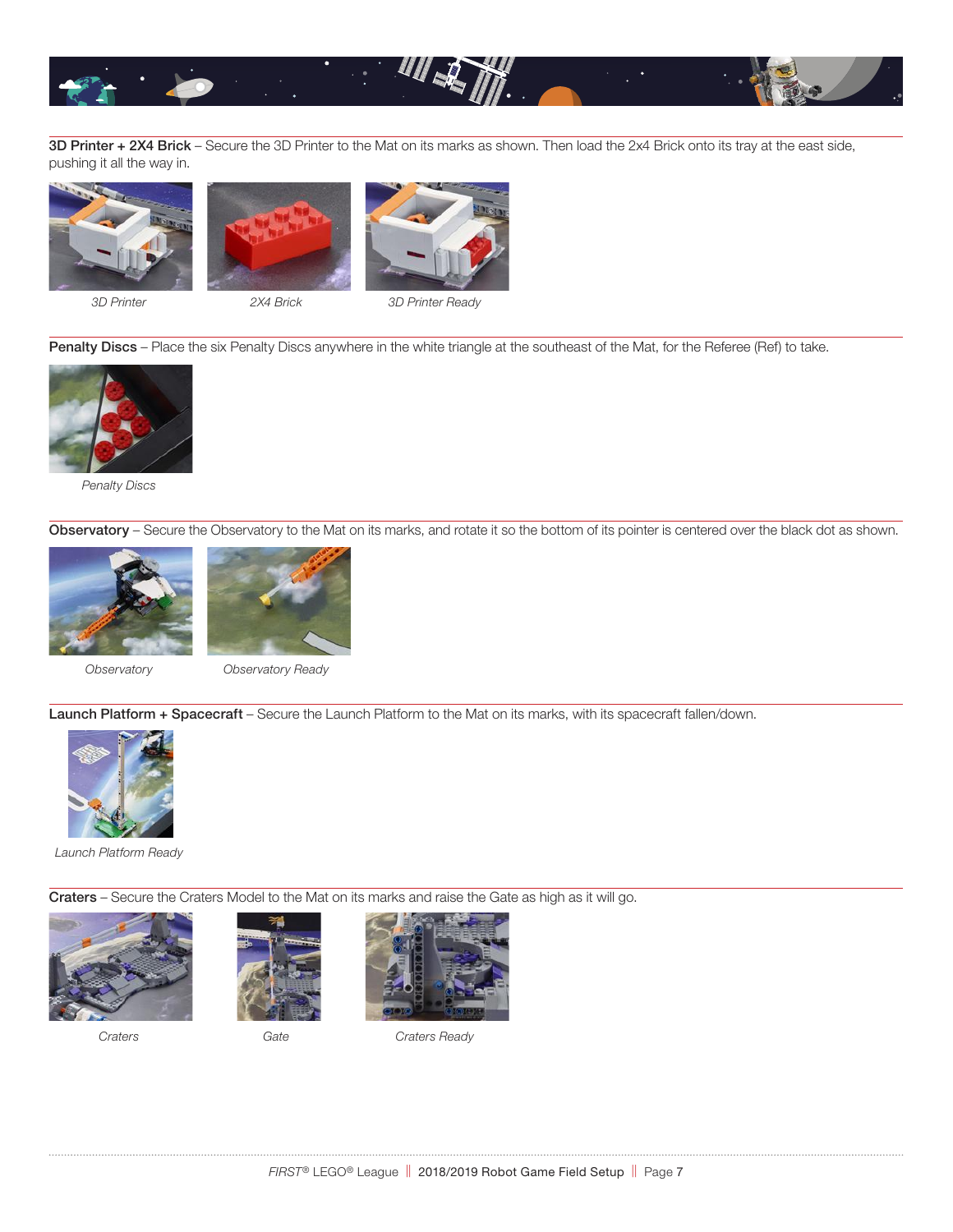

Food Growth Chamber – Secure the Food Growth Chamber to the mat on its marks, with the Push Bar facing south and moved as far south as it will go.





*Food Growth Chamber Push Bar Food Growth Ready*

Lander – Secure the Lander Release to the Mat on its marks. Assemble the Lander Parts as shown, with tan axles in gray holes. Clamp the Lander into the Lander Release as shown (hint: diagonal), and push the Lock Lever all the way down/east.











*Lander Release Lander Parts Lander Lander Clamped Lock Lever Down/East Lander Ready*

Exercise Machine – Secure the Exercise Machine to the Mat on its marks. Rotate the Pointer northwest as far as it will go. Move the Strength Bar down as far as it will go.









*Pointer Strength Bar Exercise Machine Ready* 

Base – As described above, place these six Models anywhere in Base: Tube Module, One Meteoroid, Crew Payload, Supply Payload, Satellite V and Satellite C.



*Base Ready*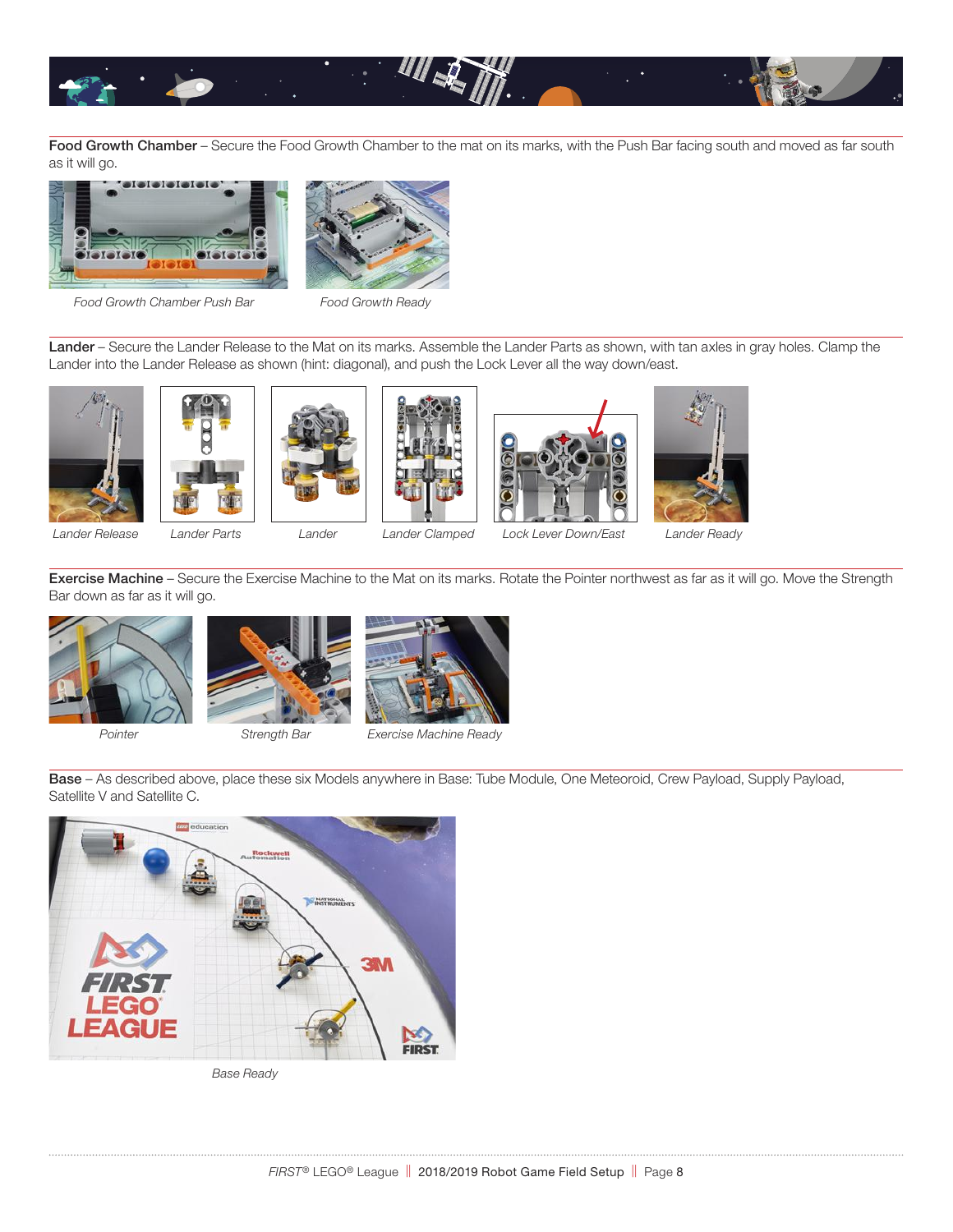

### Field Ready



# Field Maintenance

### **Border Walls**

Remove splinters and cover holes.

# **Field Mat**

Make sure the Mat touches the south Border Wall, and is centered east to west. Don't clean the Mat with anything that will leave a residue. Any residue, sticky or slippery, will affect the Robot's performance compared to a new Mat (many tournaments use new Mats). Use a vacuum and/or damp cloth for dust and debris above and below the Mat. To remove marks, try a white-plastic pencil eraser. When moving the Mat for transport and storage, don't let it bend into a sharp kink point, which could affect the Robot's movement. Tournaments using new Mats should unroll the Mats as far in advance of the tournament day as possible. For control of extreme curl at the east or west edges of the Mat, black tape is allowed, with a maximum of 1/4" (6mm) overlap. Foam tape is not allowed. DO NOT PUT DUAL LOCK NOR ANY OTHER TAPE NOR ADHESIVE UNDER THE MAT.

## **Mission Models**

Keep the Mission Models in original condition by straightening and tightening solid connections often. Ensure that spinning axles spin freely by checking for end-to-end play and replacing any that are bent. Frequently check for and fix any loop distortion.





*U-Loop Droop-Loop Bell-Loop Good Distortion Bad Distortion Bad*